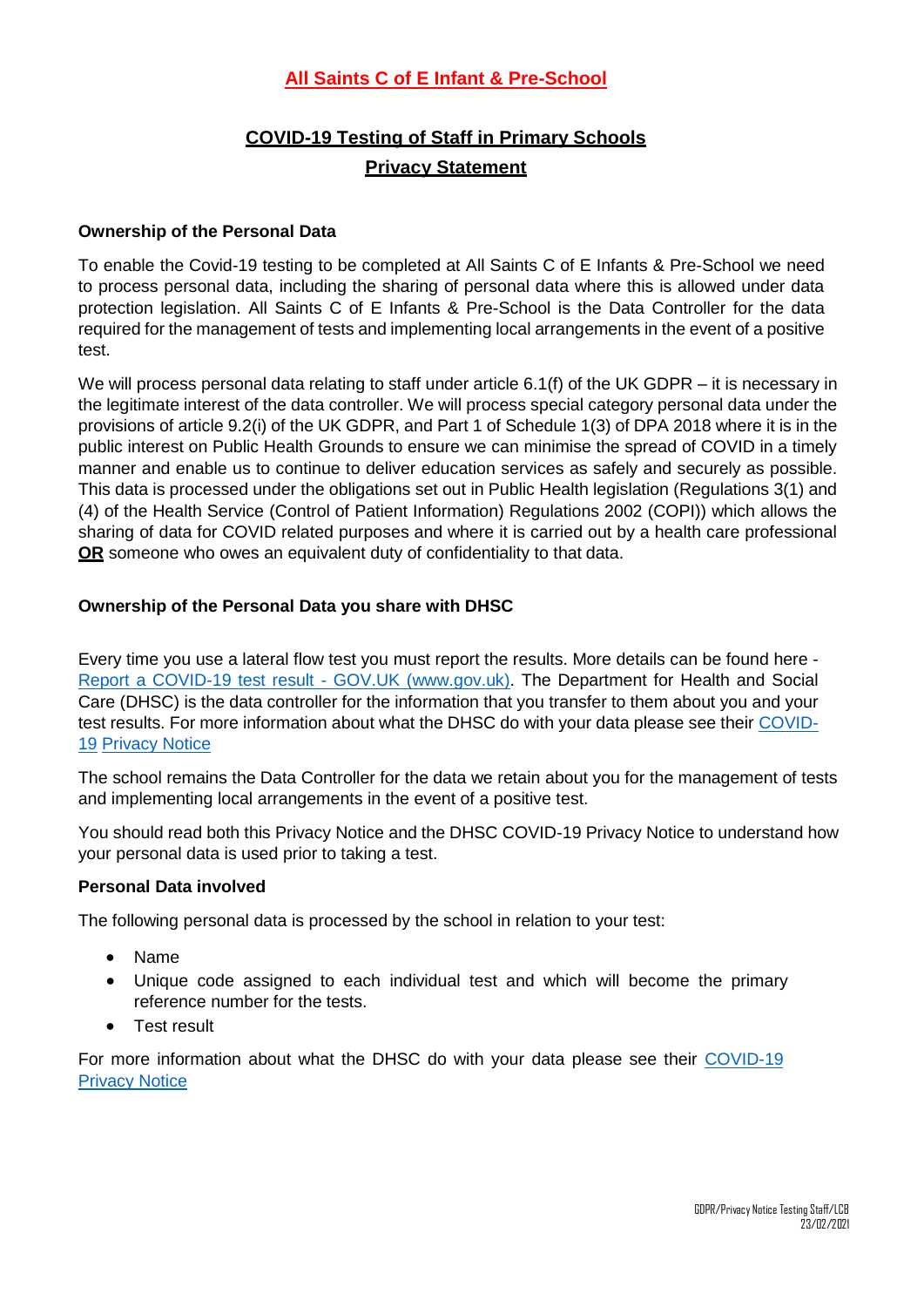#### **How we store your personal information**

The school will maintain a test kit log which will record against your name details of the testing kit which has been provided to you. The school may also record Personal Data about you in its internal COVID-19 results register (the school's COVID-19 results register will not be shared with DHSC). This information will only be stored securely on locally managed systems with appropriate access controls in schools and will only be accessible to personnel involved in the management of tests and implementing local arrangements in the event of a positive test.

The school will retain its test kit log and COVID-19 results register for a period of twelve (12) months from the date of the last entries made by the school into them.

For more information about what the DHSC do with your data please see their [COVID-](https://www.gov.uk/government/publications/coronavirus-covid-19-testing-privacy-information)[19 Privacy Notice](https://www.gov.uk/government/publications/coronavirus-covid-19-testing-privacy-information)

#### **Processing of Personal Data Relating to Positive test results**

We will use this information to enact our own COVID isolation and control processes without telling anyone who it is that has received the positive test.

For more information about what the DHSC do with your data please see their [COVID-](https://www.gov.uk/government/publications/coronavirus-covid-19-testing-privacy-information)[19 Privacy Notice](https://www.gov.uk/government/publications/coronavirus-covid-19-testing-privacy-information)

This information will be kept by the school for period of twelve (12) months from the date of the last entries made by the school into them and by the NHS for eight (8) years.

#### **Processing of Personal Data Relating to Negative and Void test results**

We will record a negative and void result for the purpose of stock controls of tests and general performance of the testing process.

#### **Data Sharing Partners**

The personal data associated with test results will be shared with

- DHSC, NHS, PHE to ensure that they can undertake the necessary Test and Trace activities and to conduct research and compile statistical information about Coronavirus.
- Your GP the NHS may share the information you provide with your GP to maintain your medical records and to offer support and guidance as necessary. Any data you provide to the school will not be shared with your GP.
- Local Government to undertake local public health duties and to record and analyse local spreads.

Personal Data in the school's test kit log will be shared with DHSC to identify which test kit has been given to which individual in the event of a product recall. The school will not share its internal COVID-19 results register with DHSC.

#### **Your Rights**

Under data protection law, you have rights including:

**Your right of access** - You have the right to ask us for copies of your personal information.